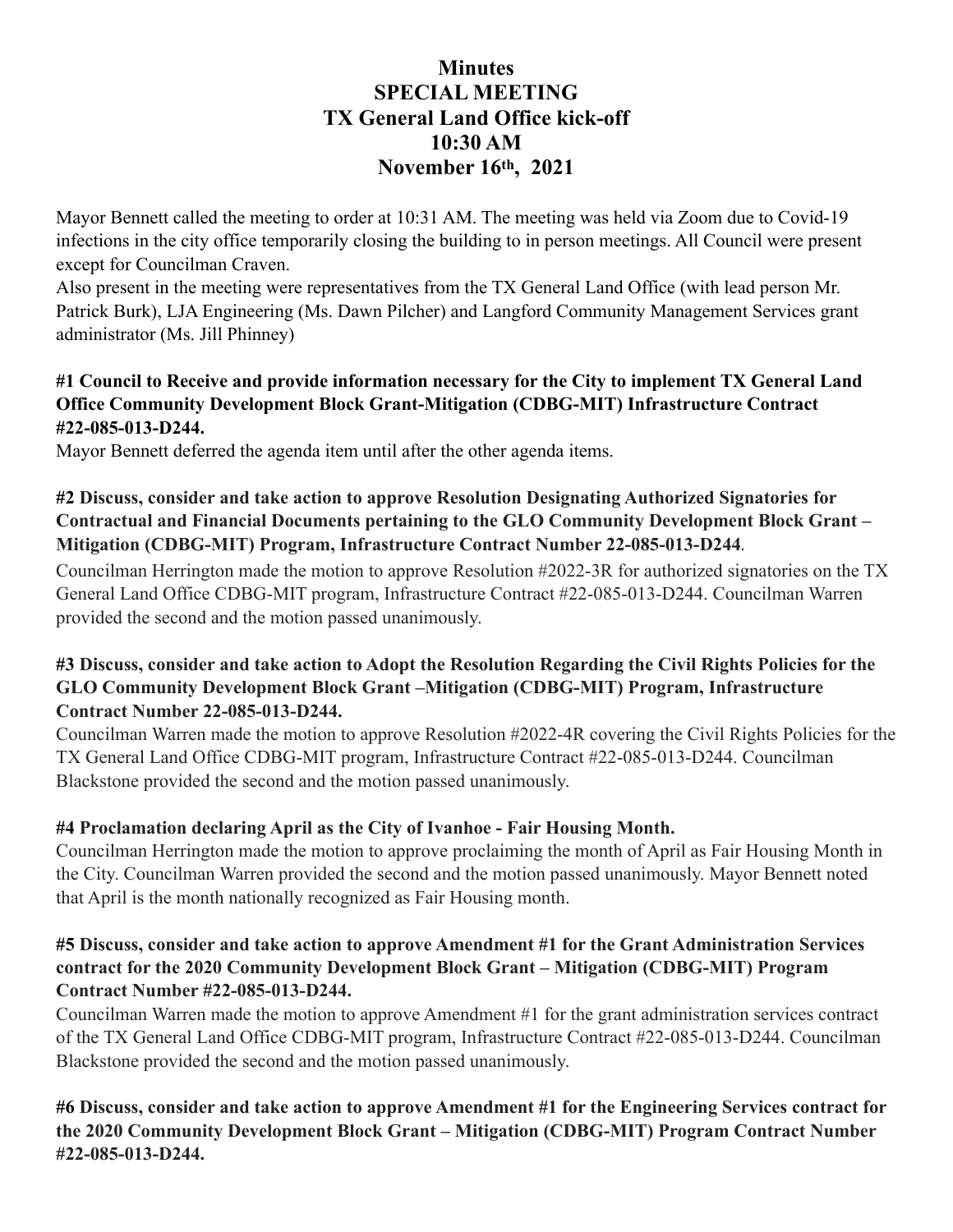Councilman Morris made the motion to approve Amendment #1 for the engineering services contract on the TX General Land Office CDBG-MIT program, Infrastructure Contract #22-085-013-D244. Councilman Blackstone provided the second and the motion passed unanimously.

## **#7 Discuss, consider and adopt Local Procurement Policies & Procedures pertaining to the GLO Community Development Block Grant – Mitigation (CDBG-MIT) Program, Infrastructure Contract Number 22-085-013-D244.**

Councilman Blackstone made the motion to adopt the Local Procurement Policies and Procedures pertaining to the TX General Land Office CDBG-MIT program, Infrastructure Contract #22-085-013-D244. Councilman Warren provided the second and the motion passed unanimously.

## **#8 Discuss, consider and adopt Local Financial Policy & Procedures pertaining to the GLO Community Development Block Grant – Mitigation (CDBG-MIT) Program, Infrastructure Contract Number 22-085-013-D244.**

Councilman Morris made the motion to adopt the Local Financial Policy & Procedures pertaining to the TX General Land Office CDBG-MIT program, Infrastructure Contract #22-085-013-D244. Councilman Blackstone provided the second and the motion passed unanimously.

## **#9 Adjourn**

Councilman Warren made the motion to adjourn the meeting at 10:36 AM. Councilman Morris provided the second and upon unanimous vote the action portion of the meeting was concluded.

Mayor Bennett then turned the meeting to Mr. Patrick Burks from the TX General Land Office to provide information for the Kick-off Workshop of the Community Development Block Grant-Mitigation (CDBG-MIT) Infrastructure Contract #22-085-013-D244.

Mr. Burks explained the contract is for a total of \$11,587,996.80 which includes \$115,880.00 of matching funds from the city. Grant administration costs will be \$835,025.03, property acquisition will be \$589,269.27 grant funds and \$115,880.00 from the city. Engineering costs will be \$1,306,672.50. Environmental costs will be \$30,000.00 and Construction costs will be \$8,711,150.00.

Mr. Burks gave a contract overview, including contract number, term (3 years), effective date (January 21, 2022), termination date (January 21, 2025), and record keeping requirements.

The contract includes milestones that will be reviewed to make sure the project(s) are on track. Funding draw requests must be submitted thru the GLO TIGR system and must be within the milestone dates. Mr. Burks said the reimbursement timeframe for GLO is 21 days maximum from the time of submission which must include all the supporting documentation. He explained that nothing can be done until after the environmental documentation has been submitted, reviewed and approved. If there are change orders, environmental documentation has to be updated which might result in costs to the city if the line item amount in the grant is used up.

Mayor Bennett asked for clarification about property acquisition; if the properties at the three project sites can be acquired at different times, or can they be acquired separately. Mr. Burks responded that individual property acquisitions can be done separately.

Mr. Burks covered other housekeeping matters: establishing Local File Structure, records retention, public information requests, the Affirmatively Furthering Fair Housing requirements and the start up requirements (next steps).

The Zoom information workshop concluded at 12:30 PM

Respectfully submitted C. D. Woodrome, City Secretary